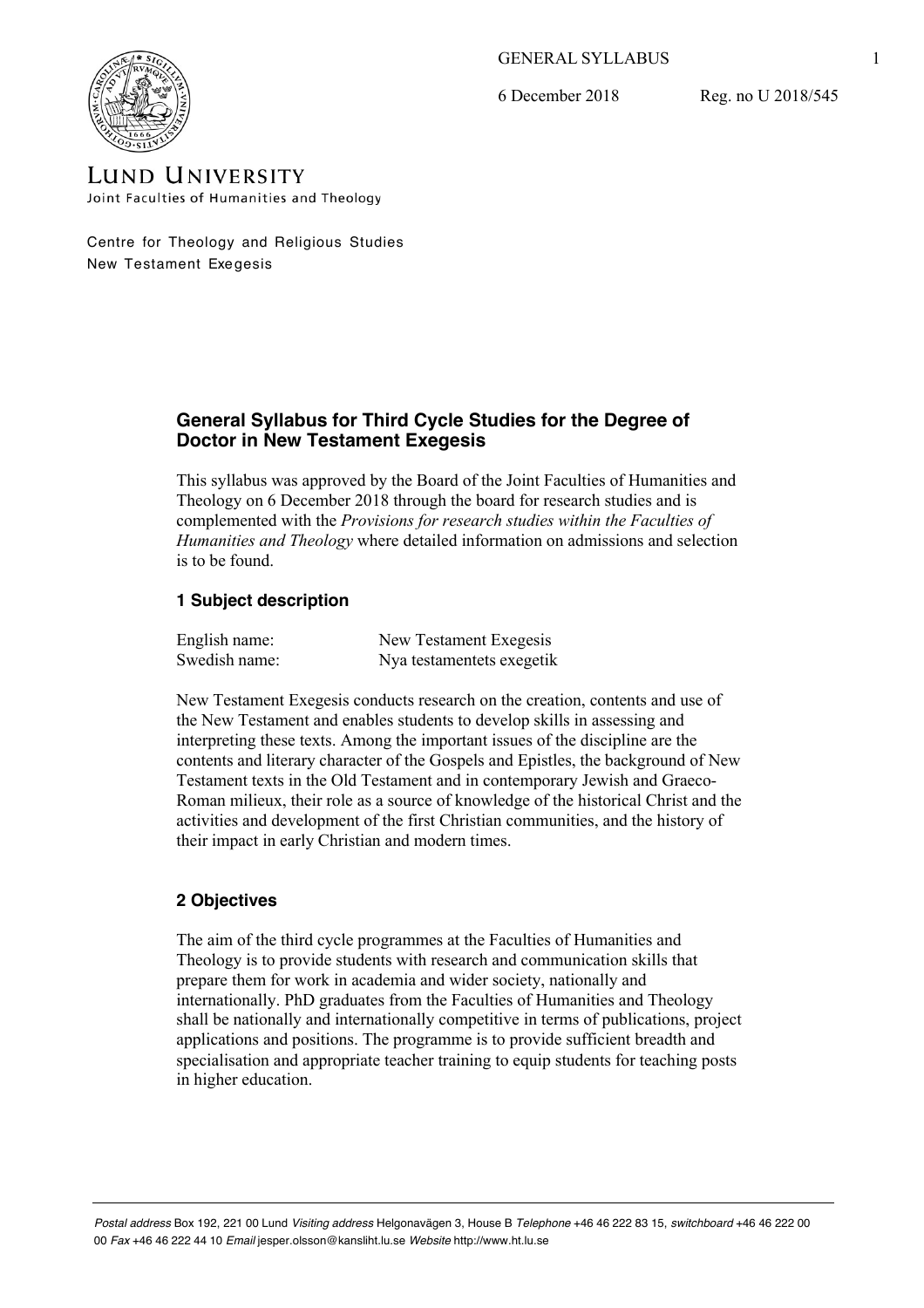The completion of the third cycle programme in New Testament Exegesis results in a degree of Doctor of Theology. The doctoral student may be allowed to obtain a degree of Doctor of Philosophy, subject to an application to this effect.

Outcomes for a degree of Doctor in accordance with the Higher Education Ordinance, Annex 2, Qualifications Ordinance:

#### *Knowledge and understanding*

For the degree of Doctor the third-cycle student shall – demonstrate broad knowledge and systematic understanding of theresearch field as well as advanced and up-to-date specialised knowledge in a limited area of this field, and

– demonstrate familiarity with research methodology in general andthe methods of the specific field of research in particular.

#### *Competence and skills*

For the degree of Doctor the third-cycle student shall – demonstrate the capacity for scholarlyanalysis and synthesis as well to review and assess new and complex phenomena, issues and situations autonomously and critically

– demonstrate the ability to identify and formulate issues with scholarly precision critically, autonomously and creatively, and to plan and use appropriate methods to undertake research and other qualified tasks within predetermined time frames and to review and evaluate such work – demonstrate through a dissertation the ability to make a significant contribution to the formation of knowledge through his or her own research – demonstrate the ability in both national and international contexts to present and discuss research and research findings authoritatively in speech and writing and in dialogue with the academic community and society in general – demonstrate the ability to identify the need for further knowledge, and – demonstrate the capacity to contribute to social development and support the learning of others both through research and education and in some other

#### *Judgement and approach*

qualified professional capacity.

For the degree of Doctor the third-cycle student shall – demonstrate intellectual autonomy and disciplinary rectitude as well as the ability to make assessments of research ethics, and – demonstrate specialised insight into the possibilities and limitations of research, its role in society and the responsibility of the individual for how it is used.

Outcomes for a degree of Doctor in New Testament Exegesis:

#### *Knowledge and understanding*

For the degree of Doctor in New Testament Exegesis, the third-cycle student shall have acquired

- specialised knowledge of the New Testament as a subject for research
- specialised knowledge of the creation and contents of the New Testament
- specialised knowledge of the literary character of the New Testament
- specialised knowledge of the religious and cultural background and milieu of the New Testament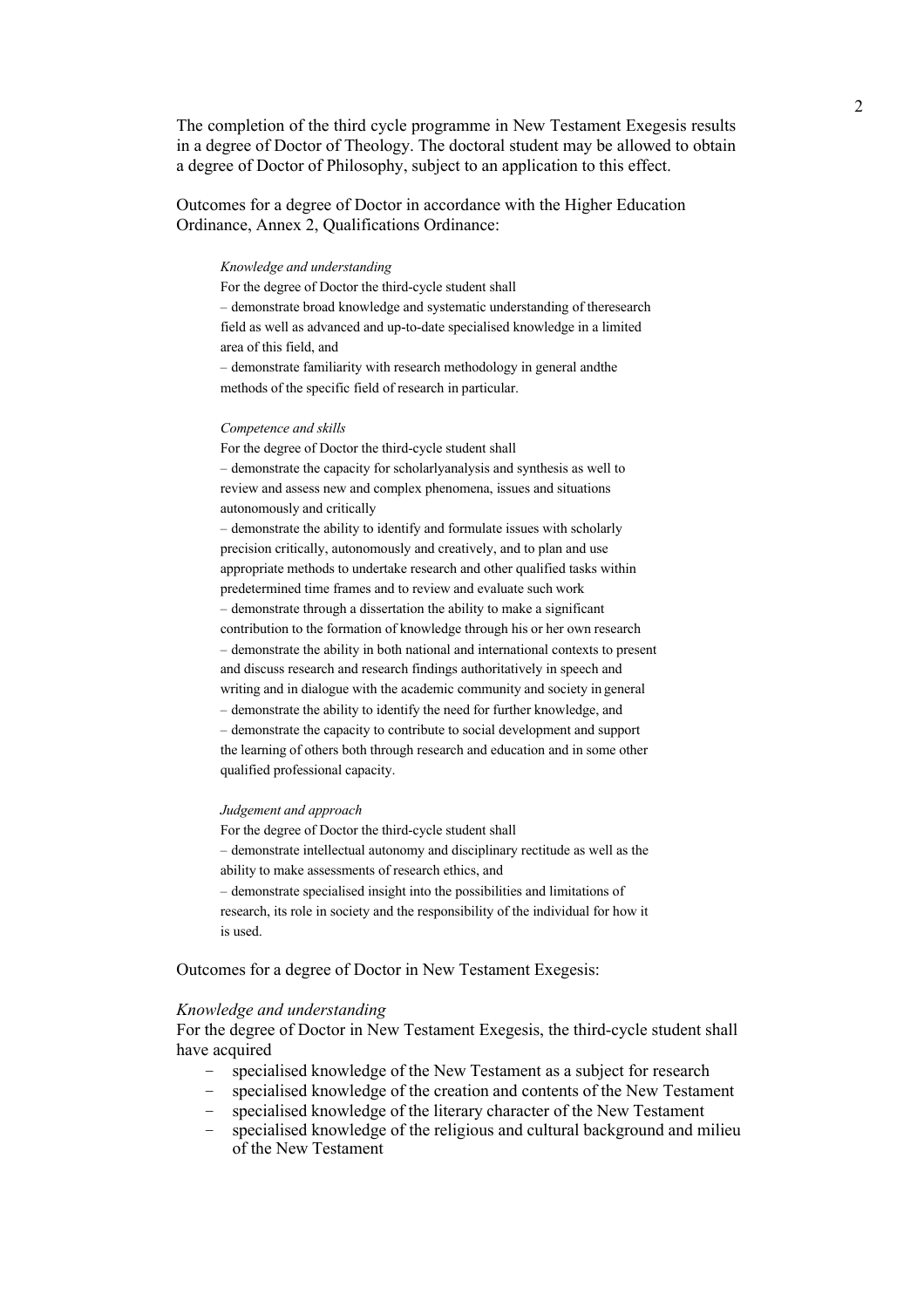– specialised knowledge of the historical and present impact of the New Testament

## *Competence and skills*

For the degree of Doctor in New Testament Exegesis, the third-cycle student shall have acquired

- specialised familiarity with different methodological and theoretical orientations of New Testament Exegesis
- specialised skills in assessing and interpreting New Testament texts independently and critically
- specialised insights into exegetic study of the chosen research area

## *Judgement and approach*

For the degree of Doctor in New Testament Exegesis, the third-cycle student shall have acquired

– the ability to assess the results of his or her inquiry in relation to current exegetic research in the chosen area

# **3 Admission requirements**

Pursuant to the Higher Education Ordinance, Chapter 7 Section 35, the requirements for admission to third-cycle studies are as follows:

The requirements for admission to third-cycle courses and study programmes are that the applicant:

1. meets the general and specific entry requirements that the higher education institution may have laid down, and

2. is considered in other respects to have the ability required to benefit from the course or study programme.

For admission to third-cycle studies at the Faculties of Humanities and Theology, it is always the applicant's responsibility to document his or her eligibility at the deadline for applications.

#### **3.1 General admission requirements**

Pursuant to the Higher Education Ordinance, Chapter 7 Section 39, the general requirements for admission to third-cycle studies are as follows:

A person meets the general entry requirements for third-cycle courses and study programmes if he or she:

1. has been awarded a second-cycle qualification

2. has satisfied the requirements for courses comprising at least 240 credits of which at least 60 credits were awarded in the second-cycle, or

3. has acquired substantially equivalent knowledge in some other way in Sweden or abroad.

The higher education institution may permit an exemption from the general entry requirements for an individual applicant, if there are special grounds.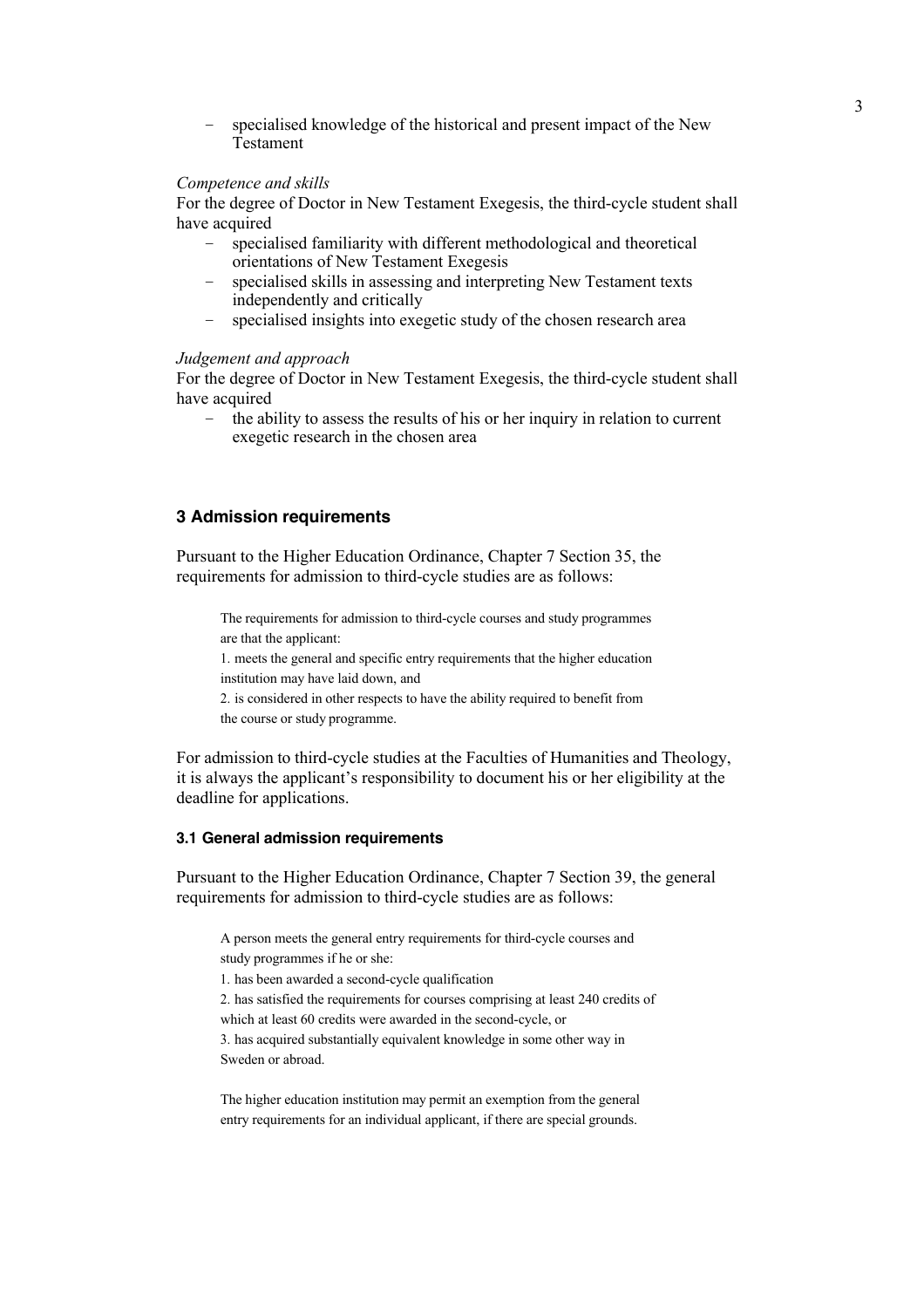Second-cycle courses and papers (see Specific admission requirements below) must be categorised as such in the relevant course syllabus.

At the Faculties of Humanities and Theology, the second cycle is defined in accordance with the Higher Education Act Chapter 1 Section 9:

Second-cycle courses and study programmes shall be based fundamentally on the knowledge acquired by students during first-cycle courses and study programmes, or its equivalent.

Second-cycle courses and study programmes shall involve the acquisition of specialist knowledge, competence and skills in relation to first-cycle courses and study programmes, and in addition to the requirements for first-cycle courses and study programmes shall:

- further develop the ability of students to integrate and make autonomous use of their knowledge

- develop the students' ability to deal with complex phenomena, issues and situations, and

- develop the students' potential for professional activities that demand considerable autonomy, or for research and development work. Ordinance (2006:173).

Assessment of equivalent knowledge (point 3) will normally only be made when the applicant's qualifications are from an educational system in which the above definition of 'second cycle' is not applicable.

Transitional provision to Ordinance 2006:1053:

Those who meet the general admission requirements for doctoral programmes before 1 July 2007 will also be considered to meet the general admission requirements for third-cycle courses and study programmes until the end of June 2015.

#### **3.2 Specific admission requirements**

A person meets the specific admission requirements for third-cycle courses and study programmes in New Testament Exegesis if he or she

- has completed at least 120 credits in theology and religious studies that are clearly relevant to the thesis project
- has passed a degree project specialising in New Testament Exegesis and Greek comprising at least 15 second-cycle credits
- has completed 30 credits in New Testament Exegesis and Greek
- has completed 30 credits in Old Testament Exegesis and Hebrew
- is able to assimilate scholarly texts in English

A person who by virtue of education in Sweden or abroad has acquired equivalent knowledge also meets the specific admission requirements.

Transitional provision in the Faculties' provisions for research studies: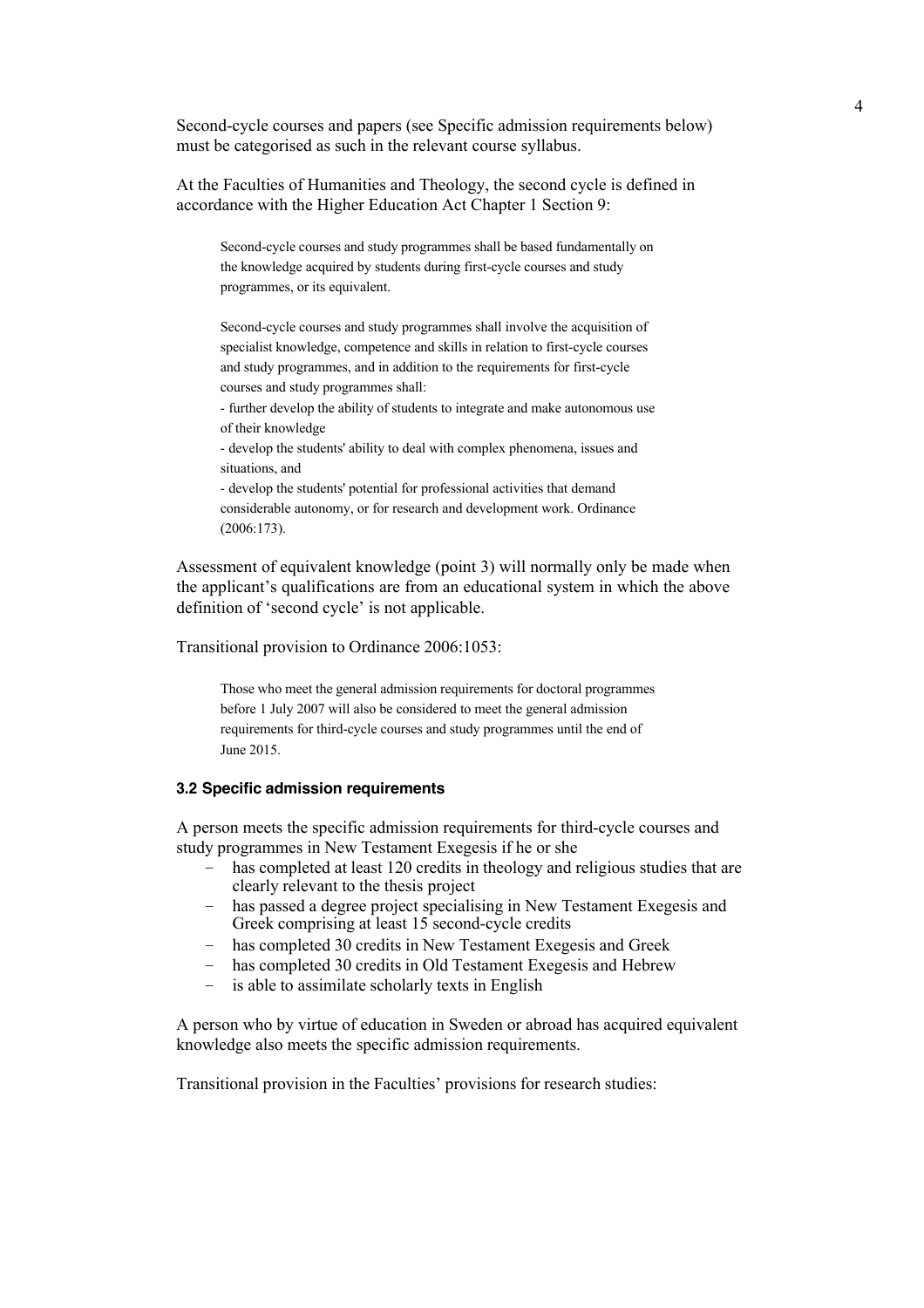Those who meet the specific admission requirements for doctoral programmes before 1 July 2007 will also be considered to meet the specific admission requirements for third-cycle courses and study programmes until the end of June 2015.

#### **3.3. Credit transfer**

The Higher Education Ordinance, Chapter 6:

#### *Credit transfer*

Section 6 If a student at a higher education institution in Sweden has successfully completed a higher education course or study programme, she or he is entitled to transfer the credits awarded for a course or study programme at another higher education institution. This does not apply, however, if there is a substantial difference between these courses or study programmes.

The same applies for students who have successfully completed a course or study programme:

1. at a university or higher education institution in Denmark, Finland, Iceland or Norway or a signatory to the Council of Europe's Convention of 11 April 1997 on the Recognition of Qualifications concerning Higher Education in the European Region (Swedish Treaty Series 2001:46), or

2. at Nordiska högskolan för folkhälsovetenskap (NHV – The Nordic School of Public Health). Ordinance (2006:1053).

Section 7 A student is entitled to transfer credits from a course or study programme other than that laid down in Section 6 if the nature and extent of the knowledge and skills cited by the student are such that they correspond on the whole to the course or study programme for which the credits are to be recognised. A student may also be given credit for corresponding knowledge and skills acquired in a vocational or professional capacity. Ordinance (2006:1053).

Section 8 The higher education institution shall assess whether credits can be awarded for the prior course or study programme or professional or vocational experience.

Credits may only be awarded to those who are students unless otherwise provided by statute or ordinance. Ordinance (2010:1064).

At the Faculties of Humanities and Theology, students must apply for credit transfer. The application will only be considered if it is submitted together with an application for admission to third-cycle studies. A decision on credit transfer is taken in conjunction with a decision on admission. Credit transfer normally affects the length of the doctoral studentship awarded in the decision on admission. In conjunction with a proposed decision, the relevant department is to propose the length of the doctoral studentship and any credit transfer.

#### **3.4. Selection**

The Higher Education Ordinance, Chapter 7 Section 41:

In selecting between applicants who meet the requirements laid down in Sections 35 & 36 their ability to benefit from the course of study programmes shall be taken into account.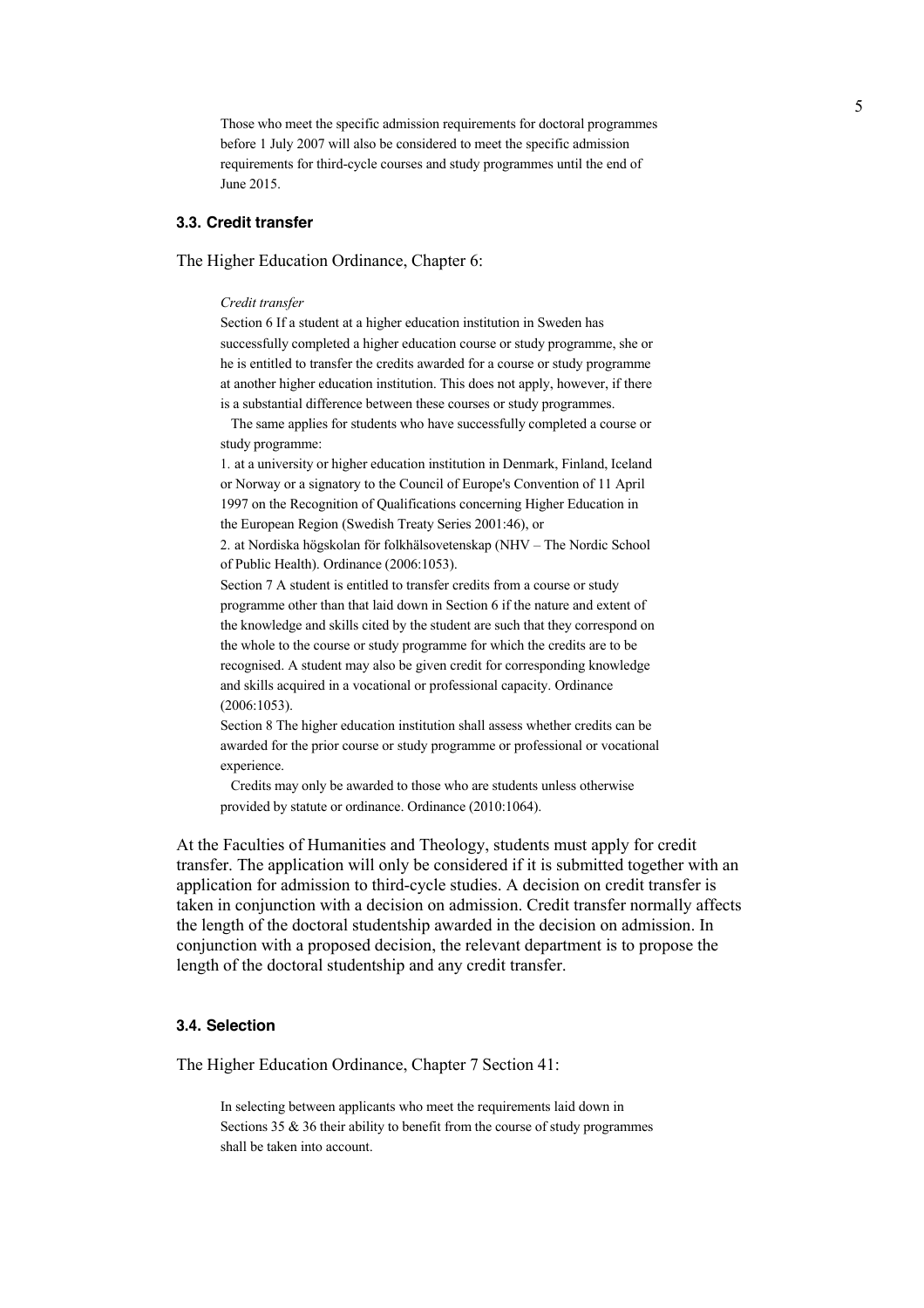The higher education institution determines which assessment criteria shall be used in determining the ability to benefit from the courses and study programmes.

However, the fact that an applicant is considered able to transfer credits from prior courses and study programmes or for professional or vocational experience may not alone give the applicant priority over other applicants. Ordinance (2010:1064).

The Faculties of Humanities and Theology will assess the applicant's ability to benefit from the programme against the criteria of quality, quantity, development and relevance.

# **4 The programme for a degree of Doctor**

Third-cycle studies comprise four years of full-time study (240 credits). Part-time studies (at least 50%) may be pursued but must be completed within eight years.

## **4.1 Programme design**

The programme comprises 240 credits, made up of courses comprising 60 credits and an academic thesis (PhD thesis) comprising 180 credits. Teaching is in the form of courses and seminars, and supervision of the thesis work.

For a degree of Doctor the research student must have successfully completed all examinations in the programme and the PhD thesis.

### **4.2 Supervision**

At least two supervisors shall be appointed for each doctoral student. One of them shall be nominated as the principal supervisor. The principal supervisor must have the qualifications of a reader and be employed at Lund University. The assistant supervisor must have a PhD degree. The supervisors must have completed supervisor training or be judged by the faculty board to have corresponding qualifications.

The individual study plan must specify the duties and responsibilities of each of the supervisors. Supervision comprises both help with the orientation of studies and thesis work and support throughout the studies. Doctoral students are entitled to supervision comprising 200 working hours distributed across the four-year study period. The hours are to include the supervisor's preparation for supervision (such as reading of thesis drafts), the supervision sessions and the overall planning of the programme, for example with regard to the individual study plan. However, tuition and assessment of the student in the context of third-cycle courses are not to be included in the hours for supervision. The extent of supervision will vary throughout the programme and is to be detailed in the individual study plan and specified in the supervisors' duties plans.

The Higher Education Ordinance, Chapter 6 Section 28:

A doctoral student who so requests shall be allowed to change supervisor.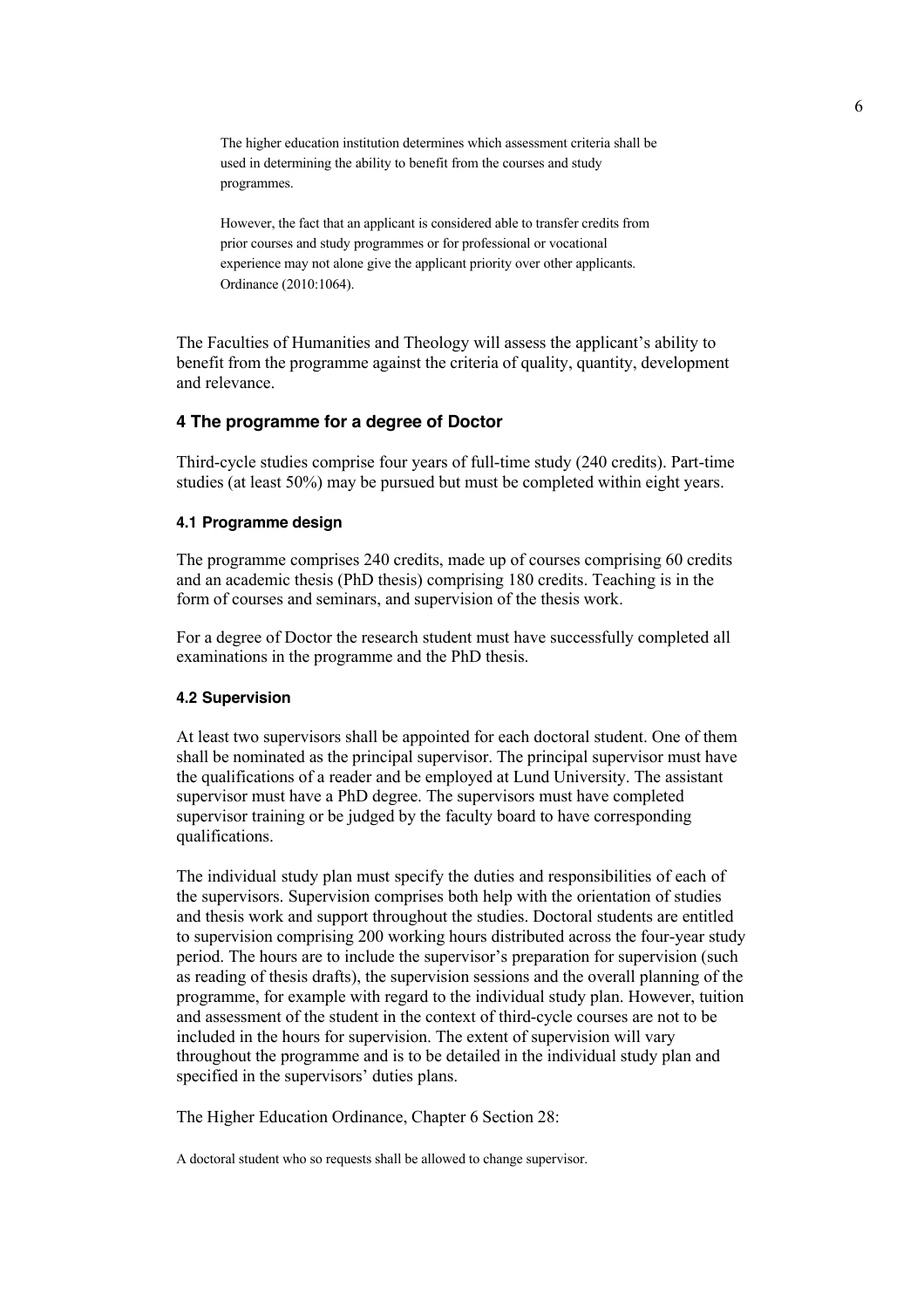#### **4.3 Individual study plan**

The Higher Education Ordinance, Chapter 6 Section 29:

An individual study plan shall be drawn up for each doctoral student. This plan shall contain the undertakings made by the doctoral student and the higher education institution and a timetable for the doctoral student's study programme. The plan shall be adopted after consultation with the doctoral student and his or her supervisors.

The individual study plan shall be reviewed regularly and amended by the higher education institution to the extent required after consultation with the doctoral student and his or her supervisors. The period of study may only be extended if there are special grounds for doing so. Such grounds may comprise leave of absence because of illness, leave of absence for service in the defence forces or an elected position in a trade union or student organisation, or parental leave.

The Faculties of Humanities and Theology have decided to adopt a digital tool for individual study plans. Annually, the study plan is to be printed and signed once a year by the doctoral student, principal supervisor, head of department and pro dean. Please see instructions appended to the tool.

The obligations of the doctoral student are specified in the Higher Education Ordinance, Chapter 6 Section 30.

### **4.4 Courses and seminars**

The courses that can be included in the programme may be courses offered by the home department or by other departments at or outside Lund University. The Faculties of Humanities and Theology provide a compulsory introduction course of 7.5 credits.

Regulations for third-cycle education at Lund University, section 9:

All doctoral students shall be offered training in teaching and learning in higher education of at least two weeks. Doctoral students who teach in the first or second cycle shall have completed introductory training of at least two weeks or acquired equivalent knowledge in another way.

The faculty board shall decide whether training in higher education teaching and learning shall take the form of an examined component of the programme or form part of the doctoral student's departmental duties.

At the Faculties of Humanities and Theology, the training in higher education teaching and learning is included as a compulsory two-week component of the programme, amounting to 3 credits.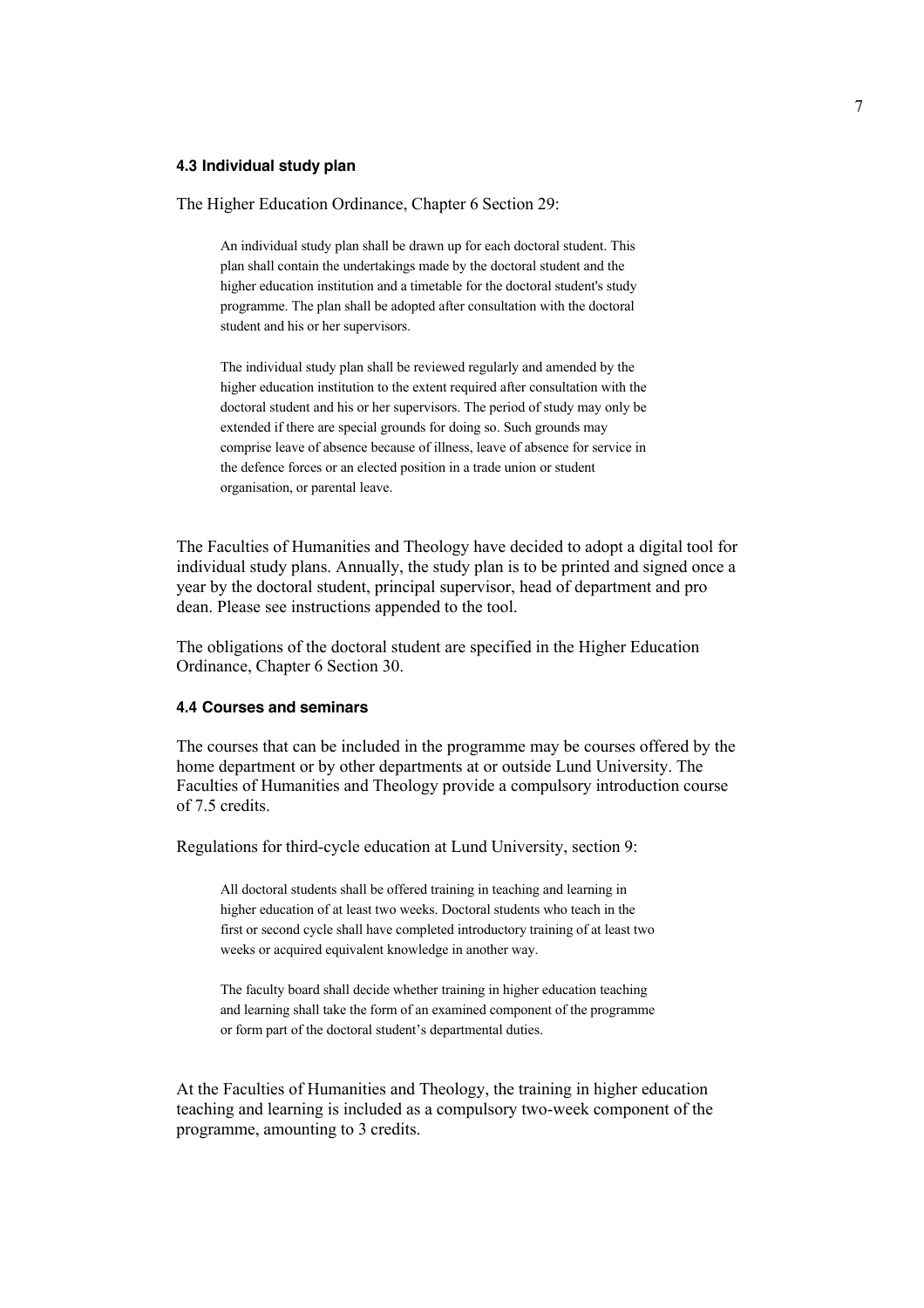Core course in New Testament Exegesis comprising 52.5 credits including compulsory modules of 37.5 credits:

Module 1: Greek Texts, 5 credits Module 2. Textual Criticism, 2 credits Module 3. General Methodology, 5 credits Module 4. The Historical Christ and Issues of Tradition, 7.5 credits Module 5. The Gospels, 5 credits Module 6. The Epistles, 7 credits Module 7. New Testament History, 6 credits

Other elective modules, comprising a total of 15 credits, must be related to different methodological and theoretical orientations of New Testament Exegesis and/or be relevant to the thesis project.

The individual study plan is to specify the courses that can be credited towards the degree, including compulsory courses and previous courses for which credit transfer has been granted at the admission of the student (see section 3.3 above). For courses at other faculties, the number of credits available for transfer will be determined by the examiner when the courses are to be entered in the individual study plan.

The examiner on the doctoral programme is appointed by the department on behalf of the faculty board and must normally be employed by Lund University and have the qualifications of a reader. One of the grades Pass or Fail will be awarded for all examinations within the programme.

Active participation in seminars is an essential component of the doctoral programme at the Faculties of Humanities and Theology. The seminar participation of the doctoral student is to be included in the planning in the individual study plan. A preliminary draft of the entire thesis must be presented and discussed at a compulsory final seminar.

# **4.5 Thesis**

The PhD thesis is the most important component of the third cycle programme. The thesis is to be based on an independently pursued research project.

The PhD thesis is to be designed as a unified research study (monograph thesis) or as a number of research articles accompanied by a summary (compilation thesis). Both types of thesis require detailed planning of the thesis work. The doctoral student will be informed about the specific requirements and traditions of the relevant subject at an early stage.

A work by two or more authors may be approved as a PhD thesis if the contributions of the different authors are so clearly specified that they can be assessed individually.